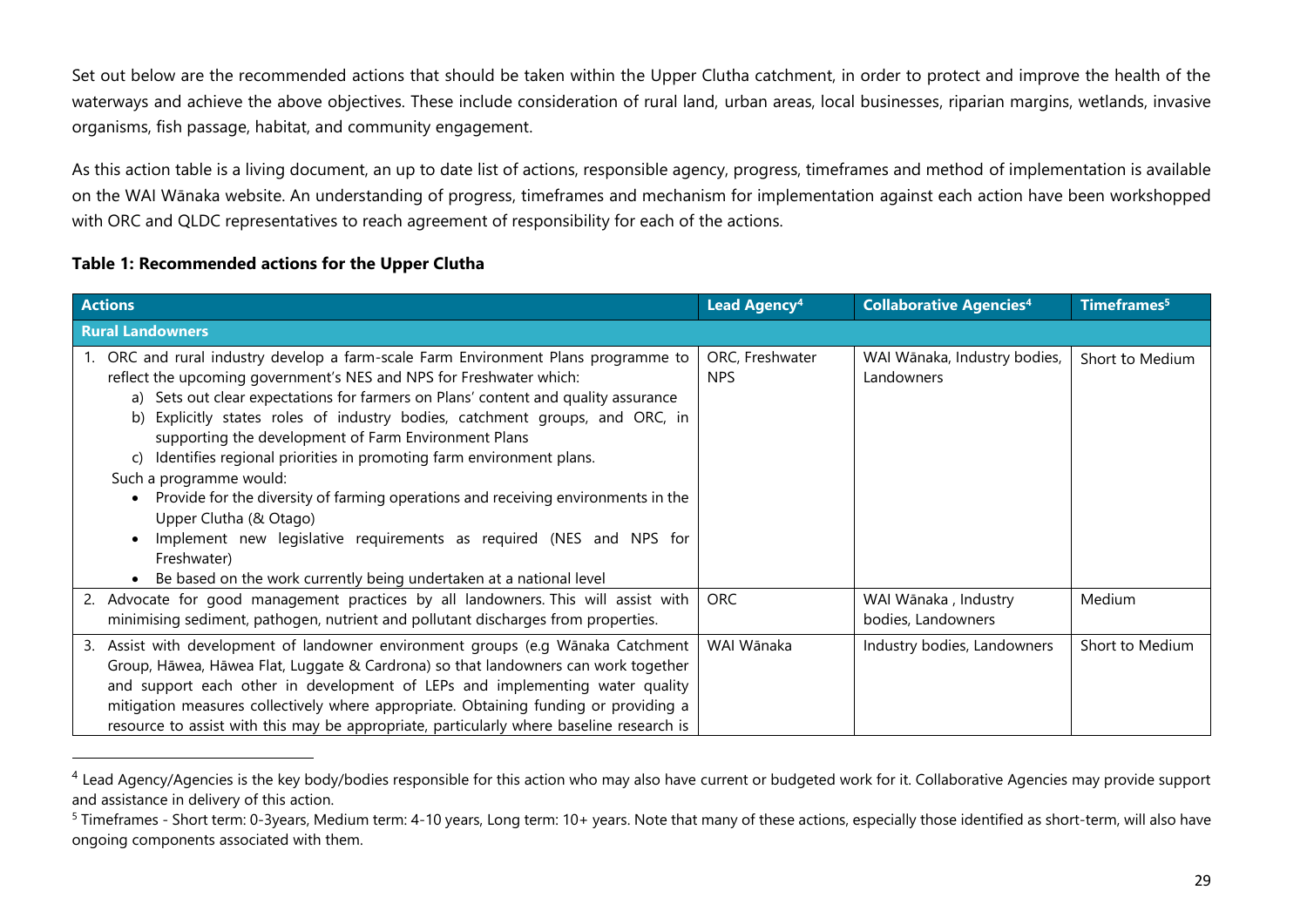| <b>Actions</b>                                                                                                                                                                                                                                                                                                                                                                                                        | Lead Agency <sup>4</sup>                          | <b>Collaborative Agencies<sup>4</sup></b>               | Timeframes <sup>5</sup> |
|-----------------------------------------------------------------------------------------------------------------------------------------------------------------------------------------------------------------------------------------------------------------------------------------------------------------------------------------------------------------------------------------------------------------------|---------------------------------------------------|---------------------------------------------------------|-------------------------|
| absent. These groups will also further develop integrated initiatives such as biodiversity<br>protection and carbon zero along with engagement and collaboration with the wider<br>community.                                                                                                                                                                                                                         |                                                   |                                                         |                         |
| 4. Advocate for a project to identify high risk areas of catchment in terms of landslide,<br>erosion and sediment loss. Look at using local knowledge, satellite and/or LIDAR<br>technology to do this.                                                                                                                                                                                                               | WAI Wānaka                                        | Landowners, ORC                                         | Medium                  |
| 5. Facilitate the engagement, communication and education of landowners on how to<br>minimise sediment runoff from high risk areas.                                                                                                                                                                                                                                                                                   | ORC (pending<br>notification of Plan<br>Change 8) | Industry bodies, Landowners<br>WAI Wānaka Advocacy role | Short to Medium         |
| 6. Collaborative engagement and communication with the wider community on farm<br>system change and environmental initiatives.                                                                                                                                                                                                                                                                                        | ORC (pending<br>notification of Plan<br>Change 8) | Industry bodies, Landowners<br>WAI Wānaka Advocacy role | Short to Medium         |
| 7. Advocate for flexible resource consent conditions that allow for compliance to still be<br>achieved while supporting the trialling of alternative or adaptive management<br>approaches or innovation, while also recognising the need to mitigate risk.                                                                                                                                                            | Industry bodies                                   | WAI Wānaka, Landowners,<br><b>ORC</b>                   | Short to Medium         |
| <b>Urban Areas</b>                                                                                                                                                                                                                                                                                                                                                                                                    |                                                   |                                                         |                         |
| 8. Encourage and support development of Business Environmental Plans (for all businesses<br>and industries) that identify risk areas in terms of effects on environment e.g. water use,<br>discharges (including those into Council wastewater and stormwater networks),<br>sustainability measures, on and off-site practices (e.g. sediment management on<br>constructions sites, storage of hazardous substances). | <b>QLDC</b>                                       | WAI Wānaka, Business<br>Owners                          | Short term              |
| Note: directions on what to include still to be developed                                                                                                                                                                                                                                                                                                                                                             |                                                   |                                                         |                         |
| 9. Encourage and support an increase of awareness and behaviour change by residents and<br>visitors to meet the environmental goals.                                                                                                                                                                                                                                                                                  | WAI Wānaka, One<br>NZ, LWT                        |                                                         | Short term              |
| 10. Collaborative engagement and communication with the wider community on business<br>system change and environmental initiatives.                                                                                                                                                                                                                                                                                   | WAI Wānaka, One<br>NZ, LWT                        | <b>Business owners</b>                                  | Short to Medium         |
| 11. Advocate for the treatment of first flush stormwater for all new developments<br>discharging into waterways or the Council's network using best management practices<br>and water sensitive urban design approaches. Ensure monitoring of treatment's and<br>practices' effectiveness is undertaken.                                                                                                              | QLDC, WAI Wānaka                                  | ORC, Guardians of Lake<br>Wānaka and Lake Hāwea         | Short term              |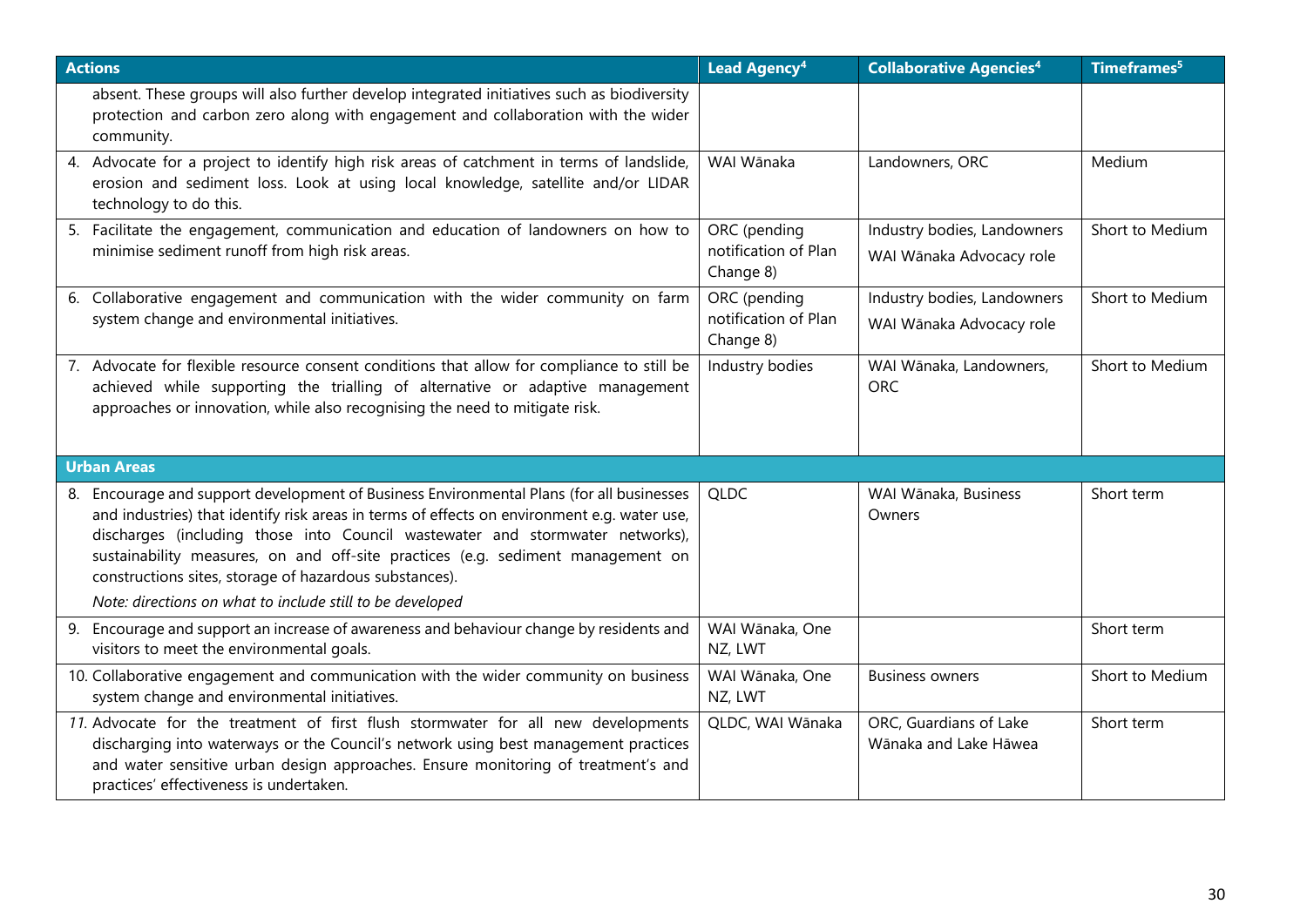| <b>Actions</b>                                                                                                                                                                                                                                                                                                                              | Lead Agency <sup>4</sup> | <b>Collaborative Agencies<sup>4</sup></b>                                         | Timeframes <sup>5</sup> |
|---------------------------------------------------------------------------------------------------------------------------------------------------------------------------------------------------------------------------------------------------------------------------------------------------------------------------------------------|--------------------------|-----------------------------------------------------------------------------------|-------------------------|
| 12. Recommend development of stormwater design guidelines for QLDC district which are<br>specific to the issues here - e.g. soil types, rainfall patterns and volumes, receiving water<br>quality standards).                                                                                                                               | <b>QLDC</b>              |                                                                                   | Short term              |
| 13. Support further research into current stormwater quality and impacts on receiving water<br>quality to help quide what treatment is appropriate in Upper Clutha, with a particular<br>focus on the behaviours of contaminants in the Roys Bay area of Lake Wānaka which<br>receives a high proportion of Wānaka's stormwater discharges. | <b>QLDC</b>              | WAI Wānaka, ORC, Guardians<br>of Lake Wānaka and Lake<br>Hāwea                    | Short term              |
| 14. Investigate and adopt best options for retrofitting treatment systems to existing<br>stormwater discharges and to creating wetland solutions.                                                                                                                                                                                           | <b>QLDC</b>              |                                                                                   | Short to Medium         |
| 15. Encourage the preparation and implementation of Erosion & Sediment Control (E&SC)<br>Plans for all developments                                                                                                                                                                                                                         | <b>QLDC</b>              | <b>ORC</b>                                                                        | Short term              |
| 16. Create education program for developers, builders and earthworks contractors on<br>sediment management, in coordination with ORC - include workshops, E&SC plan<br>development guidance, monitoring/maintenance recommendations.                                                                                                        | <b>QLDC</b>              | WAI Wānaka, ONE New<br>Zealand                                                    | Short term              |
| 17. Advocate for all wastewater discharges to be treated and discharged to land so that<br>freshwater objectives are achieved, with no overflows to land where it may enter<br>water. Also advocate for wastewater treatment sites to be compliant with ORC consent<br>conditions.                                                          | <b>QLDC</b>              | WAI Wānaka, Guardians of<br>Lake Wānaka and Lake<br>Hāwea                         | Short term              |
| 18. Advocate for urban development to be managed so that there is no adverse impact on<br>water quality or aquatic ecosystems. This includes no increase in pre-development<br>flows so waterways don't receive serious erosion as a result of higher flows in rainfall<br>events.                                                          | <b>QLDC</b>              | ORC, WAI Wānaka, Guardians<br>of Lake Wānaka and Lake<br>Hāwea                    | Medium                  |
| 19. Advocate for there to be no urban development where it may affect water quality, water<br>quantity or biodiversity of the wetland.                                                                                                                                                                                                      | Freshwater NPS           | WAI Wānaka, QLDC, ORC,<br>Guardians of Lake Wānaka<br>and Lake Hāwea              | Medium                  |
| 20. Advocate for wetland creation as sites for enhancing quality of urban run-off.                                                                                                                                                                                                                                                          | Freshwater NPS           | WAI Wānaka, QLDC, ORC,<br>Guardians of Lake Wānaka<br>and Lake Hāwea              | Medium                  |
| 21. Encourage the installation of rainwater tanks in all urban buildings or structures.                                                                                                                                                                                                                                                     | QLDC, WAI Wānaka         |                                                                                   | Medium                  |
| <b>Ecosystem focused</b>                                                                                                                                                                                                                                                                                                                    |                          |                                                                                   |                         |
| 22. Support and extend education campaigns for public to prevent any further introduction<br>and/or spread of invasive species identified in the ORC Pest Management Plan, namely<br>Lagorosiphon, and other specified terrestrial and aquatic weeds.                                                                                       | <b>ORC</b>               | WAI Wānaka, MPI, Biosecurity<br>NZ, LINZ, DOC, Otago<br><b>Conservation Board</b> | Short to Medium         |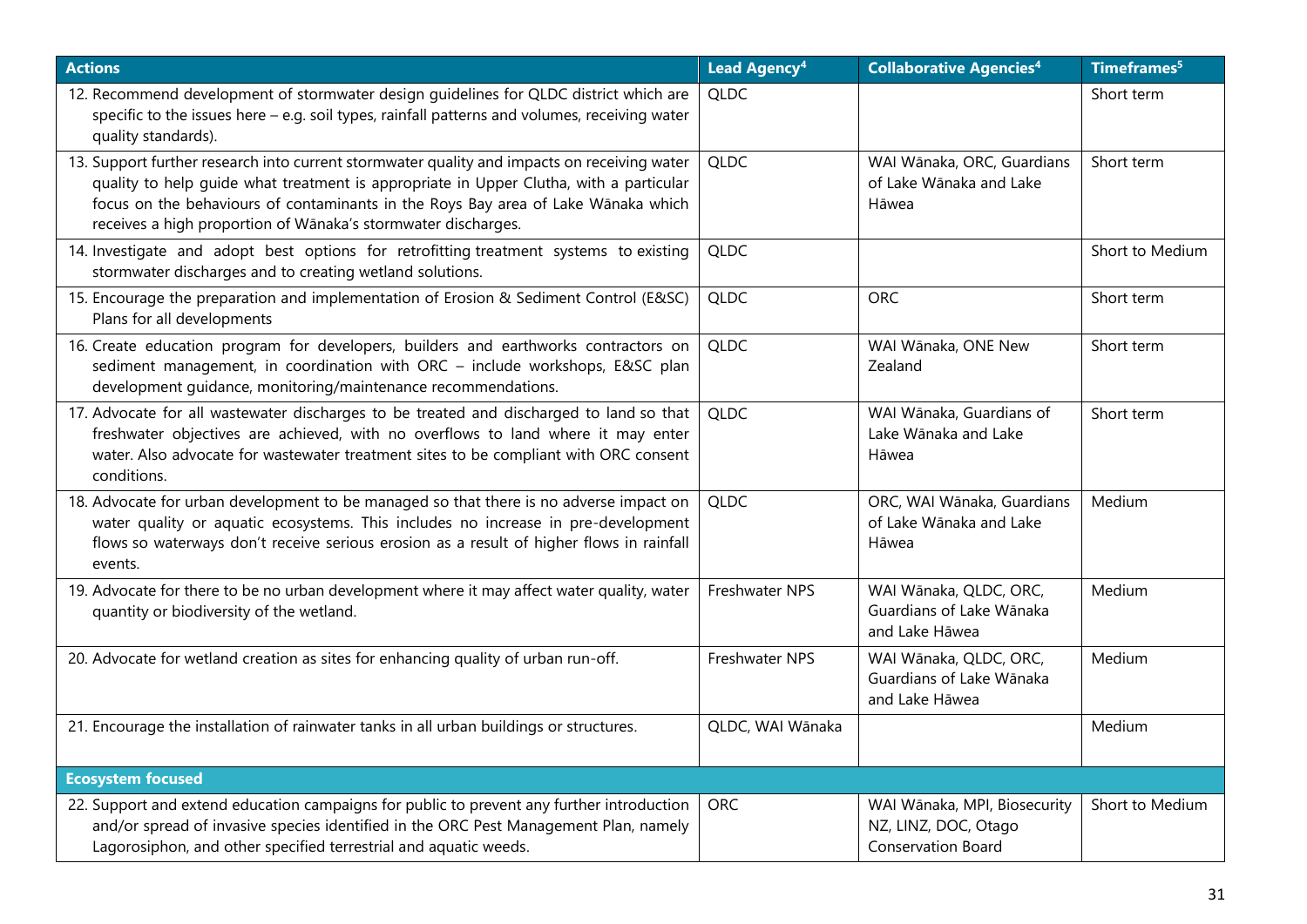| <b>Actions</b>                                                                                                                                                                                                                                                                                                                             | Lead Agency <sup>4</sup>                                        | <b>Collaborative Agencies<sup>4</sup></b>                                                                                           | Timeframes <sup>5</sup> |
|--------------------------------------------------------------------------------------------------------------------------------------------------------------------------------------------------------------------------------------------------------------------------------------------------------------------------------------------|-----------------------------------------------------------------|-------------------------------------------------------------------------------------------------------------------------------------|-------------------------|
|                                                                                                                                                                                                                                                                                                                                            |                                                                 |                                                                                                                                     |                         |
| 23. Support and extend education campaigns for public to prevent any further introduction<br>and/or spread of invasive species not included in the ORC Pest Management Plan,<br>namely Lake Snow and Didymo, and any other pest species not yet identified as a risk or<br>concern.                                                        | <b>Biosecurity NZ</b><br>Freshwater<br>Partnership<br>Programme | ORC, MPI, Biosecurity NZ,<br>WAI Wānaka, LINZ, DOC,<br><b>Otago Conservation Board</b>                                              | Short to Medium         |
| 24. Complete current research on Lake Snow and how it can be reduced or eradicated                                                                                                                                                                                                                                                         | <b>ORC</b>                                                      | Research entities, Funders                                                                                                          | Short to Long           |
| 25. Advocate for additional research on how Didymo can be reduced or eradicated                                                                                                                                                                                                                                                            | <b>Biosecurity NZ</b><br>Freshwater<br>Partnership<br>Programme | WAI Wānaka, Guardians of<br>Lake Wānaka and Lake<br>Hāwea                                                                           | Medium term             |
| 26. Continue management of Lagarosiphon as prescribed in the ORC pest management plan<br>and LINZ Lagarosiphon management plan.                                                                                                                                                                                                            | ORC, LINZ                                                       |                                                                                                                                     | Short to Long           |
| 27. Advocate for changes to Lagarosiphon management if perceived deficient, with focus<br>on non-chemical management.                                                                                                                                                                                                                      | LINZ                                                            | WAI Wānaka, Guardians of<br>Lake Wānaka and Lake<br>Hāwea                                                                           | Medium to Long<br>term  |
| 28. Advocate for further research into appropriate chemical spray setbacks from waterways<br>for weed control and fertiliser applications.                                                                                                                                                                                                 | <b>LINZ</b>                                                     | WAI Wānaka, Guardians of<br>Lake Wānaka and Lake<br>Hāwea                                                                           | Medium                  |
| 29. Educate landowners and contractors on relevant rules and standards for weed control<br>and fertiliser applications. Educate landowners and contractors on best practice and<br>guidelines for weed control and fertiliser applications.                                                                                                | <b>ORC</b>                                                      | Industry bodies, WAI Wānaka                                                                                                         | Short to Medium         |
| 30. Advocate for necessary controls and programmes to ensure all future instream structures<br>provide for appropriate fish passage (e.g. trout/salmon or indigenous fish depending on<br>the waterway).<br>Understand whether existing fish passage programmes are meeting community<br>expectations and existing conditions of consents. | Freshwater NPS                                                  | ORC, WAI Wānaka, RCE<br>Otago, Contact Energy, DOC<br>NZ Fish Passage Advisory<br>Group, Guardians of Lake<br>Wānaka and Lake Hāwea | Medium                  |
| 31. Continue to oversee the implementation of the Clutha dams' consent conditions<br>including those addressing fish migration.                                                                                                                                                                                                            | <b>Contact Energy</b>                                           | Kāi Tahu, ORC, RCE Otago                                                                                                            | Short term              |
| 32. Address fish passage as part of the FMU process for the Clutha/Mata-au main stem                                                                                                                                                                                                                                                       | Freshwater NPS                                                  | WAI Wānaka, Kāi Tahu                                                                                                                | Short to Medium         |
| 33. Discuss possible additional opportunities for improving eel and lamprey passage at the<br>Roxburgh, Clyde and Hawea dams, as part of the FMU process for the Clutha/Mata-au<br>main stem                                                                                                                                               | Freshwater NPS                                                  | Contact Energy, DOC, Kāi<br>Tahu, RCE Otago, other<br>relevant stakeholders                                                         | Medium                  |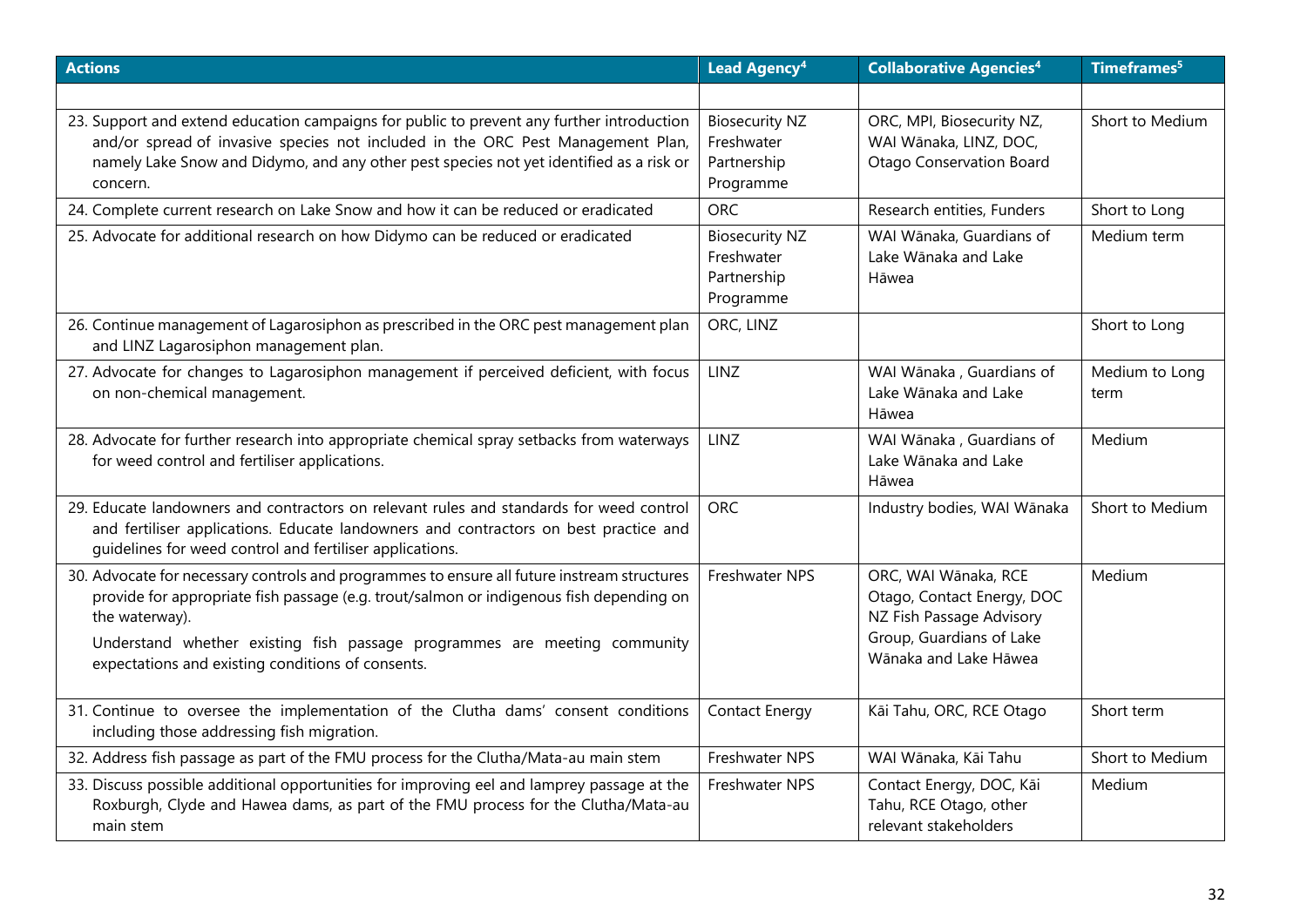| <b>Actions</b>                                                                                                                                                                                                                                                                                                             | <b>Lead Agency<sup>4</sup></b> | <b>Collaborative Agencies4</b>                                       | Timeframes <sup>5</sup> |
|----------------------------------------------------------------------------------------------------------------------------------------------------------------------------------------------------------------------------------------------------------------------------------------------------------------------------|--------------------------------|----------------------------------------------------------------------|-------------------------|
| 34. If required by the NPS for freshwater management, establish a work programme to<br>improve the extent to which existing structures achieve the Council's aquatic life<br>objectives for fish. This includes identifying existing instream structures and prioritising<br>structures for remediation                    | <b>ORC</b>                     | Kāi Tahu                                                             | Medium                  |
| 35. Advocate for rules and policies to prevent further development by projects which<br>diminish any wetland. Encourage wetland creation/re-instatement; and advocate for<br>ORC and QLDC to assist with, or develop, wetland restoration programs.                                                                        | Freshwater NPS                 | QLDC, ORC, WAI Wānaka,<br>Guardians of Lake Wānaka<br>and Lake Hāwea | Short to Medium         |
| 36. Promote re-vegetation of existing wetlands through riparian planting projects and the<br>expansion of existing wetlands, in collaboration with, or with the assistance of, ORC and<br>QLDC.                                                                                                                            | WAI Wānaka                     | QLDC, ORC, DoC                                                       | Short term              |
| 37. Support ORC to locate monitoring buoy on Lake Wānaka and to undertake research to<br>improve understanding of lake hydrology.                                                                                                                                                                                          | <b>ORC</b>                     | WAI Wānaka                                                           | Short term              |
| 38. Advocate for a monitoring buoy on Lake Hāwea and to undertake research to improve<br>understanding of lake hydrology.                                                                                                                                                                                                  | WAI Wānaka                     | <b>ORC</b><br>Funders                                                | Short term              |
| 39. Advocate for increased monitoring and research to fill in knowledge gaps identified in<br>Tables 2 and 3 of Section 12 of this CCP. This includes, for example, increased<br>representative samples taken across lake-wide sites to measure the key attributes in the<br>draft NPS-FM.                                 | WAI Wānaka                     | ORC, Research entities,<br>Funders                                   | Short to Medium         |
| Supporting collaboration, behaviour change and partnerships                                                                                                                                                                                                                                                                |                                |                                                                      |                         |
| 40. Develop an engagement strategy with MfE, ORC, QLDC and community to break down<br>barriers between various parties and encourage collaboration. Need to set out critical<br>areas and how to overcome them, how to influence community actions through the use<br>of social science, timeframes and agreement of KPIs. | WAI Wānaka                     | QLDC, ORC, MfE                                                       | Short term              |
| 41. Utilise systemic design approaches to identify and plan likely changes required at each<br>of multiple levels (institutional, group/sector, and individual) across the catchment<br>system                                                                                                                             | WAI Wānaka                     |                                                                      | Short term              |
| 42. Develop tailored planning and assessment tools to guide the use of collaborative and<br>multi-sector partnerships.                                                                                                                                                                                                     | WAI Wānaka                     |                                                                      | Short term              |
| 43. Support behaviour change interventions by using a mix of approaches and measures<br>drawn from across the 4Es - enable, encourage, exemplify, engage - to address the core<br>motivations and barriers of the full range of stakeholders involved - including agencies<br>themselves (Dolan et al. 2010).              | WAI Wānaka                     |                                                                      | Short to Medium         |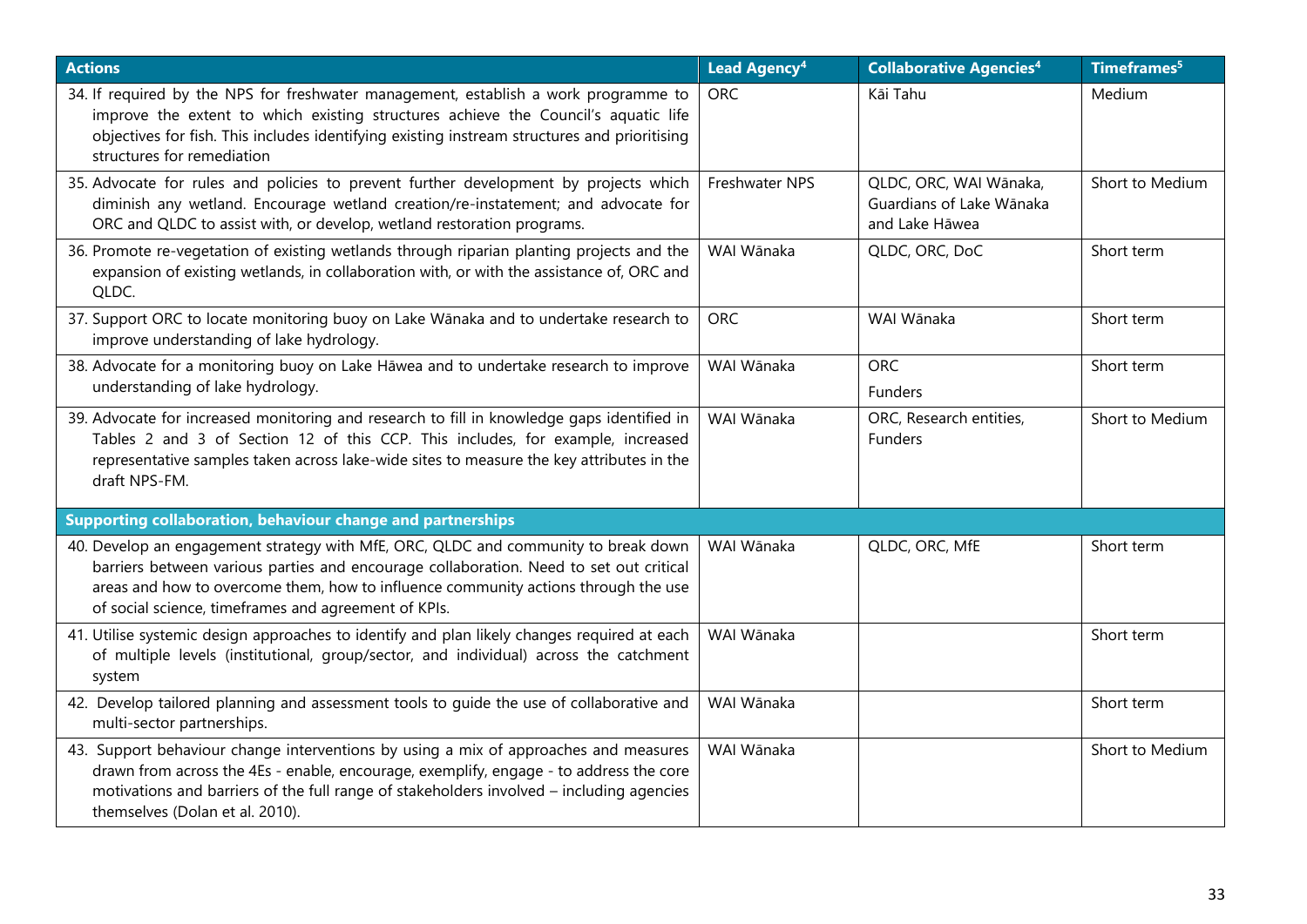| <b>Actions</b>                                                                                                                                                                                                                                                                                                                                                                                                                     | <b>Lead Agency<sup>4</sup></b> | <b>Collaborative Agencies<sup>4</sup></b>                          | Timeframes <sup>5</sup> |
|------------------------------------------------------------------------------------------------------------------------------------------------------------------------------------------------------------------------------------------------------------------------------------------------------------------------------------------------------------------------------------------------------------------------------------|--------------------------------|--------------------------------------------------------------------|-------------------------|
| 44. Balance the development of technical information with social and cultural processes to<br>ensure that such information is effectively shared, understood and used to change<br>environmental practice at all appropriate decision-making levels.                                                                                                                                                                               | WAI Wānaka                     |                                                                    | Short to Medium         |
| 45. Build institutional capacity for integrated environmental initiatives that includes<br>personnel with complementary skills in the management of participation, two-way<br>engagement and conflict and the integration of social and biophysical elements required<br>for collaborative adaptive management.                                                                                                                    | WAI Wānaka                     |                                                                    | Short term              |
| 46. Arrange an annual meeting of regulatory bodies and WAI Wānaka to reach agreement<br>on what research, monitoring or actions need to happen in the upcoming year. If an item<br>is not able to be undertaken by a regulatory body, and CCP has supported it as a priority,<br>then need to determine best way for this to occur (e.g. WAI Wānaka progress, follow<br>processes to submit on plan/policy and get action adopted) | WAI Wānaka                     | QLDC, ORC, Kāi Tahu,<br>Guardians of Lake Wānaka<br>and Lake Hāwea | Short term              |
| 47. Create a forum for environment groups (landowners, urban and entities such as DOC) to<br>meet and create an integrated process for more structured engagement and awareness<br>of challenges, solutions and plans                                                                                                                                                                                                              | WAI Wānaka, ONE<br>New Zealand | DOC, Otago Conservation<br>Board                                   | Short term              |
| 48. Establish the Alpine Lakes Research and Education Centre (ALREC) in Wānaka to foster<br>research, technology, innovation and knowledge sharing. Support ALREC as a base for<br>projects addressing science, education and behaviour change.                                                                                                                                                                                    | WAI Wānaka                     | Researchers, Funders                                               | Short term              |
| 49. Educate on littering/use of toilets - especially freedom camping/tourists who are visiting<br>the area. Align with education undertaken by QLDC linked to enforcement of the<br>Freedom Camping Bylaw 2019 in the District.                                                                                                                                                                                                    | <b>QLDC</b>                    | WAI Wānaka                                                         | Short term              |
| 50. Create education material on water sensitive options for individuals (e.g. rainwater<br>capture, greywater recycling, impacts of detergents ("down the drain") etc)                                                                                                                                                                                                                                                            | <b>QLDC</b>                    | WAI Wānaka                                                         | Short term              |
| 51. Build on current education programmes for primary and high school children, e.g.<br>Touchstone, Sustainable Coastlines, Enviroschools,                                                                                                                                                                                                                                                                                         | WAI Wānaka                     |                                                                    | Short to Medium         |
| 52. Continue to expand engagement on water quality and its importance in region, along<br>with everyday things we can all do to help.                                                                                                                                                                                                                                                                                              | WAI Wānaka                     | ORC, QLDC, Guardians of<br>Lake Wānaka and Lake<br>Hāwea           | Short term              |
| Mātauranga māori                                                                                                                                                                                                                                                                                                                                                                                                                   |                                |                                                                    |                         |
| 53. Identify cultural values within the catchment using a Cultural Health Index assessment<br>with local runaka.                                                                                                                                                                                                                                                                                                                   | Aukaha, Te Ao<br>Marama        | <b>ORC</b>                                                         | Short term              |
| 54. Work with local runaka to identify spiritual sites if not already identified through wahi<br>tupuna process or District or Regional plans.                                                                                                                                                                                                                                                                                     | Aukaha, Te Ao<br>Marama        | QLDC, ORC                                                          | Short term              |